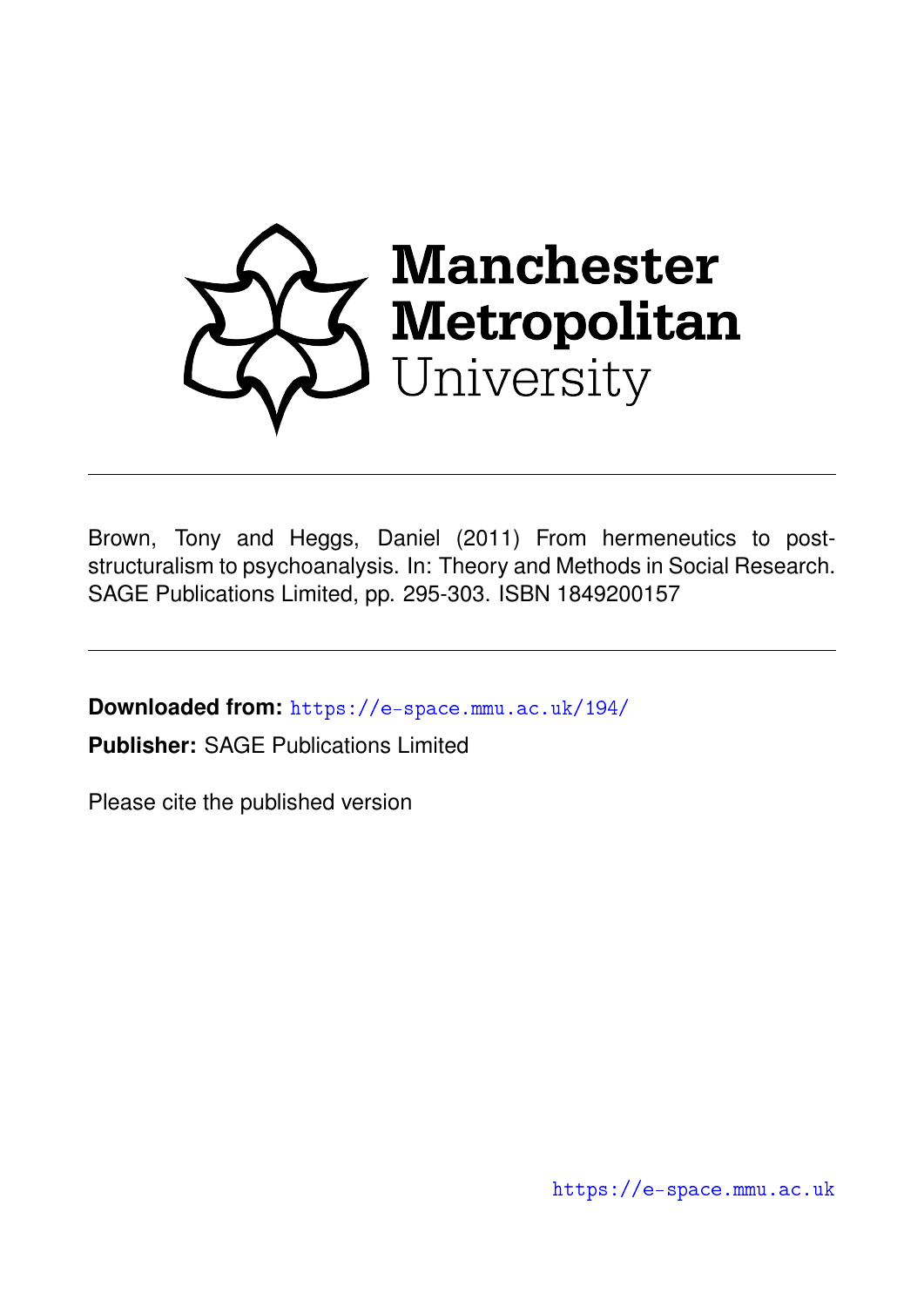# CHAPTER 35: FROM HERMENEUTICS TO POST-STRUCTURALISM TO PSYCHOANALYSIS

TONY BROWN, INSTITUTE OF EDUCATION, MANCHESTER METROPOLITAN UNIVERSITY

DANIEL HEGGS, SCHOOL OF HEALTH AND SOCIAL SCIENCES, UNIVERSITY OF WALES INSTITUTE, CARDIFF, UK

# **KEY CONCEPTS**

# TONY BROWN

The issues to be discussed in this chapter relate to the question: How does language shape the life it seeks to describe and how does life shape language? This circularity is an example of the 'hermeneutic circle', where 'hermeneutics' might be understood simply as the process of interpretation, often combined with the term 'phenomenology'; the logic of the world as experienced (see Chapter 15 of this volume). The focus is on how people experience the world and make sense of it rather than on any notion of underlying truth. We consider these terms here in relation to how researchers experience and describe the world but also with how those descriptions impact on subsequent experience.

The chapter is guided by Gallagher (1992) who categorises four forms of hermeneutics: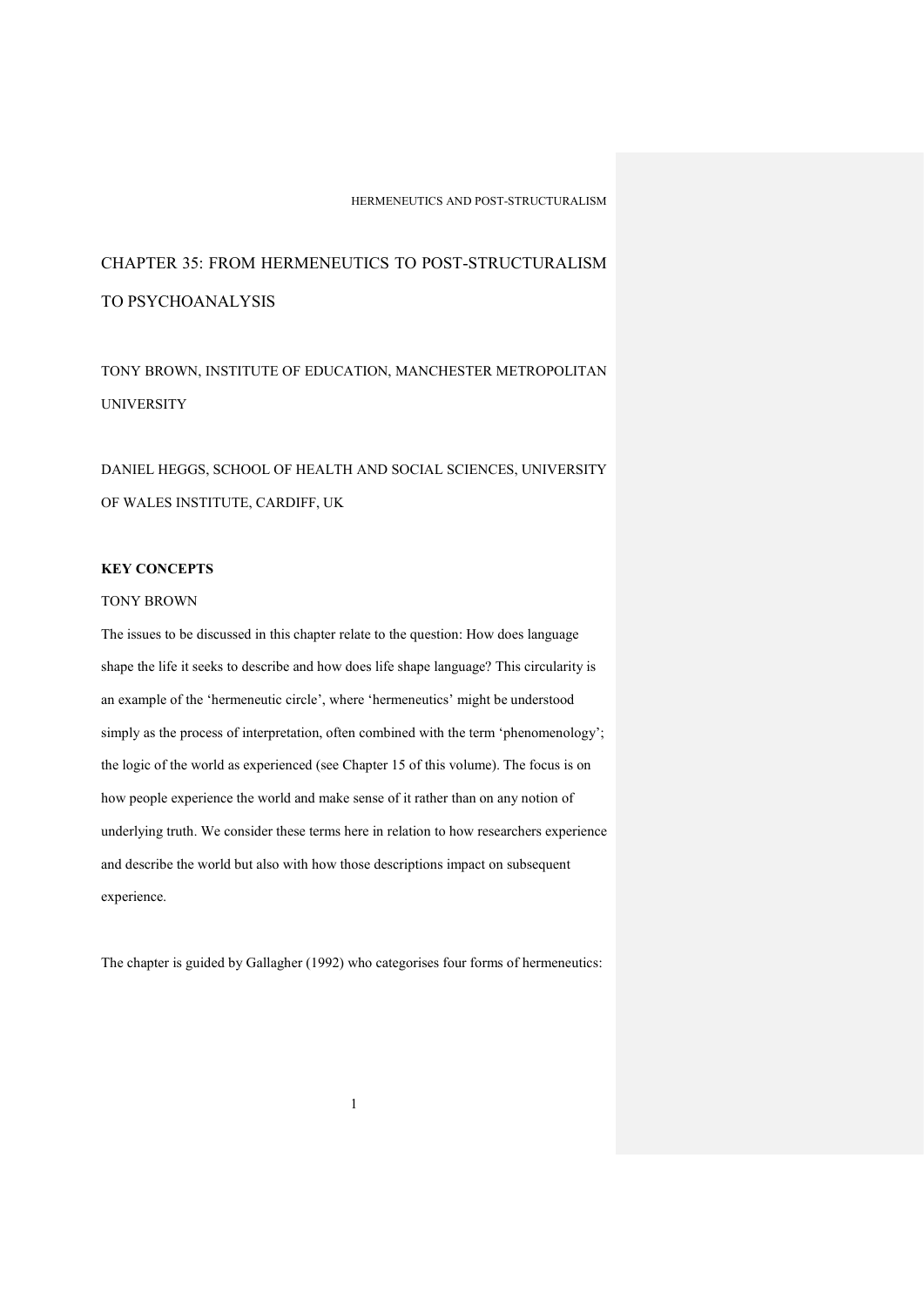# *Conservative Hermeneutics*

This early conception of hermeneutics is exemplified in the task of reading a text where the primary objective is to understand the author in the way the author intended, or within schooling, the learner's task is restricted to understanding what the teacher had in mind. As Scheleimacher puts it, this involves a 're-cognition and re-construction of a meaning (towards) prepar(ing) the individual for common participation in the state, the church, free society, and academia' (cited in Gallagher, 1992: 213).

# *Moderate Hermeneutics*

Leading exponents of twentieth century hermeneutics were **Gadamer** and **Ricoeur** (e.g. 1981), for whom there are certain truths that orientate our way of seeing things. Moderate hermeneutics does not see tradition as fixed, but rather sees it as being transformed through an educative process, where its components are not seen as fully constituted objects to behold but rather in a permanent state of evolution. Hermeneutics permits a range of interpretations, some of which may be seen as being closer to the truth, yet no interpretation is ever final. Such understanding never arrives at its object directly as one's approach is always conditioned by the interpretations explored on the way*.* Here there is an attempt to capture the continuity of understanding in discrete forms, as explanations, which themselves then feed into and shape the continuous experience of understanding. Whilst one's own understanding may become 'fixed' in an explanation for the time being, such fixity is always contingent. Were I to act as if my explanation is correct, the world may resist my actions in a slightly unexpected way, giving rise to a new understanding, resulting in a revised explanation, providing a new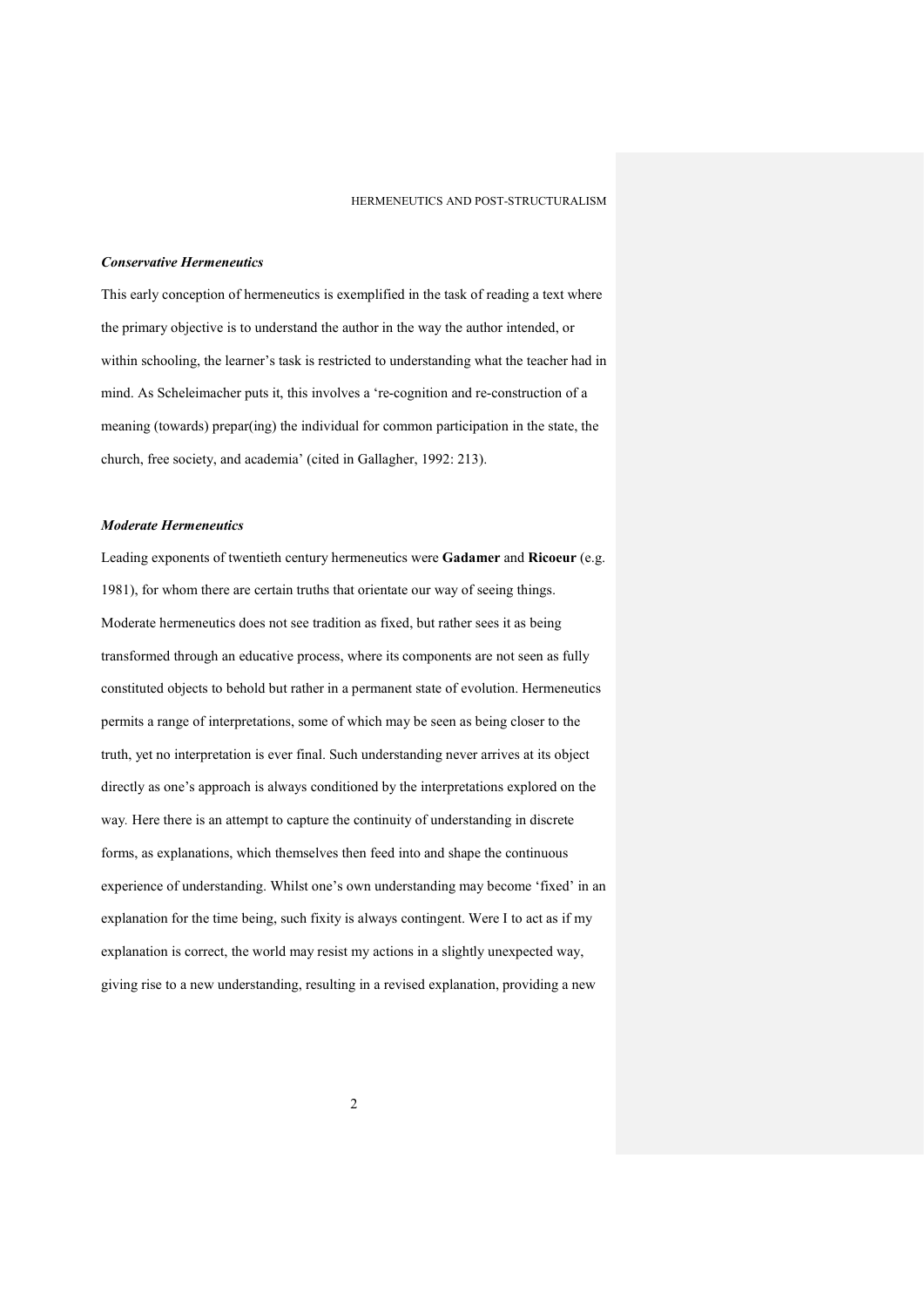context for acting and so on. This circularity between explanation and understanding is another encapsulation of the *hermeneutic circle.*

## *Critical Hermeneutics (or Critical Social Theory)*

Here we have a conception of human behaviour understood in relation to consensual universal principles (e.g. moral perspectives, the existence of God, particular forms of common sense) that can be called upon in the event of some supposed divergence from rational behaviour. Its chief contemporary exponent **Habermas** aims for unconstrained language but sets out by supposing that in most societies language has become distorted as a result of the interplay of alternative forms of political power. Habermas seeks 'Ideal' communication without the hidden exercise of force resulting from supposed ideological distortion. His reflecting subject has a conception of the universal principles at work and of how any in-built contradictions to these can be overcome. This subject is thus trying to find ways of making things better from some supposed deficit position. This entails an *emancipatory* interest whereby these contradictions are confronted and action is designed to remove them.

#### *Radical Hermeneutics (or Post-Structuralism)*

'All my books...are, if you like, little tool boxes. If people want to open them, or to use this sentence or that idea as a screwdriver or spanner to short-circuit, discredit or smash systems of power, including eventually those from which my books have emerged...so much the better' (Foucault, cited in Patton and Meaghan, 1979: 115).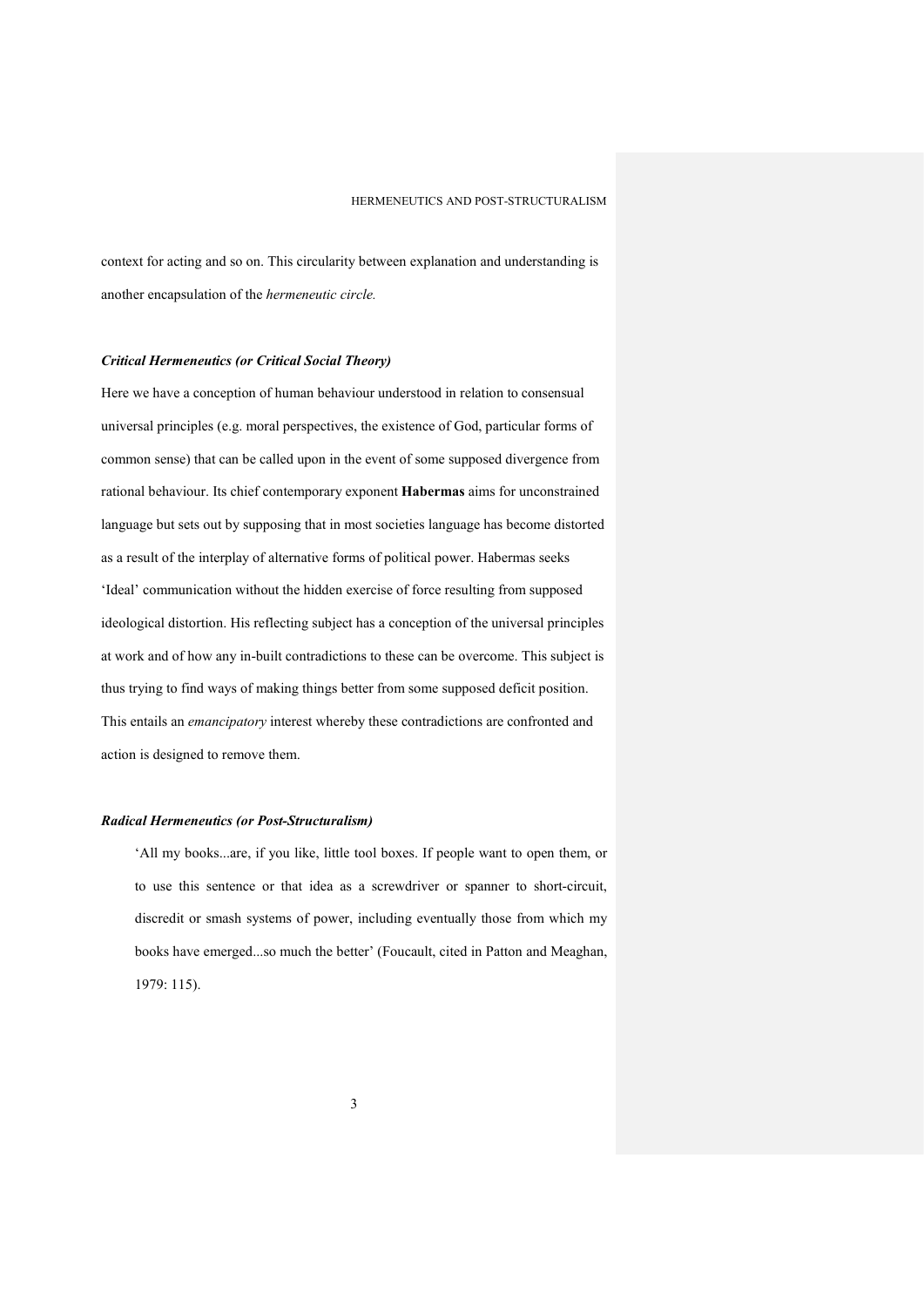**Foucault** (e.g. Rabinow, 1991) rejects the idea of human activity being governed by universal principles and specifically rejects Habermas' notion of communication based around these.

The idea that there could exist a state of communication that would allow games of truth to circulate freely, without any constraints seems utopian to me. This is precisely a failure to see that power relations are not something that is bad in itself, that we have to break free of. I do not think a society can live without power relations, if by that one means the strategies by which individuals try to direct and control the conduct of others. (Foucault, 1997: 298)

For Foucault (1998, p. 448) 'no given form of rationality is actually reason'. There are no universal rules to be located beneath ideology. Habermas later suggested that with the publication of the *Birth of the Clinic* Foucault elected to abstain from dealing with texts through commentary and give up all hermeneutics, no matter how deeply it may penetrate below the surface of the text. He no longer (as he did in *Madness and Civilisation*) sought madness itself behind the discourse about madness.

Another leading writer identified with post-structuralism is **Derrida** who has shown how our understandings of the present are conditioned by the media through which we receive depictions of it. Actuality is *made* and virtuality ('virtual images, virtual spaces, and therefore virtual outcomes') is no longer distinguishable from actual reality. 'The "reality" of "actuality" -- however individual, irreducible, stubborn, painful or tragic it may be -- only reaches us through fictional devices' (Derrida, 1994: 29).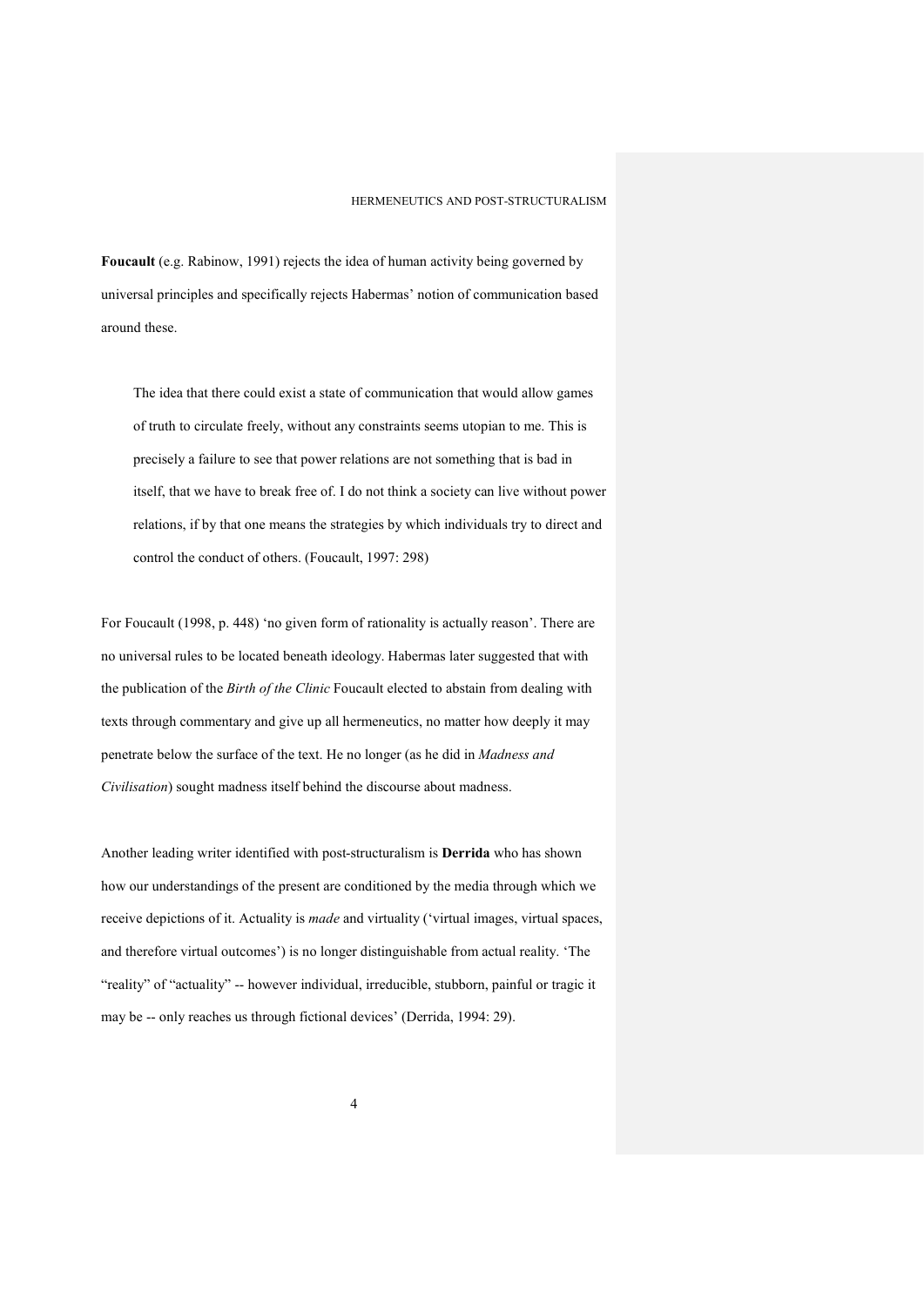#### *And then to psychoanalysis*

If phenomenology is the logic of world as it is experienced, how do we understand the 'person' 'experiencing'? Also, how do people use language in describing the world around them and by implication the way they see themselves fitting in? And how do we share ways of describing the world, which perhaps lock us into discourses that favour some more than others?

**Freud** is at the root of contemporary psychoanalysis. In the following extract Habermas characterises the importance of Freud's contribution:

Freud dealt with the occurrence of systematically deformed communication in order to define the scope of specifically incomprehensible acts and utterances. He always envisaged the dream as the standard example of such phenomena, the latter including everything from harmless, everyday pseudo-communication and Freudian slips to pathological manifestations of neurosis, psychosis, and psychosomatic disturbance. In his essays on cultural theory, Freud broadened the range of phenomena which could be conceived as being part of systematically distorted communication. He employed the insights gained from clinical phenomena as the key to pseudo-normality, that is to the hidden pathology of collective behaviour and entire social systems. (Habermas, 1976: 349)

Thus Freud's work underpinned Habermas's critical quest to detect the faults in society more generally and find ways of repairing these. Freud's psychoanalytic sessions were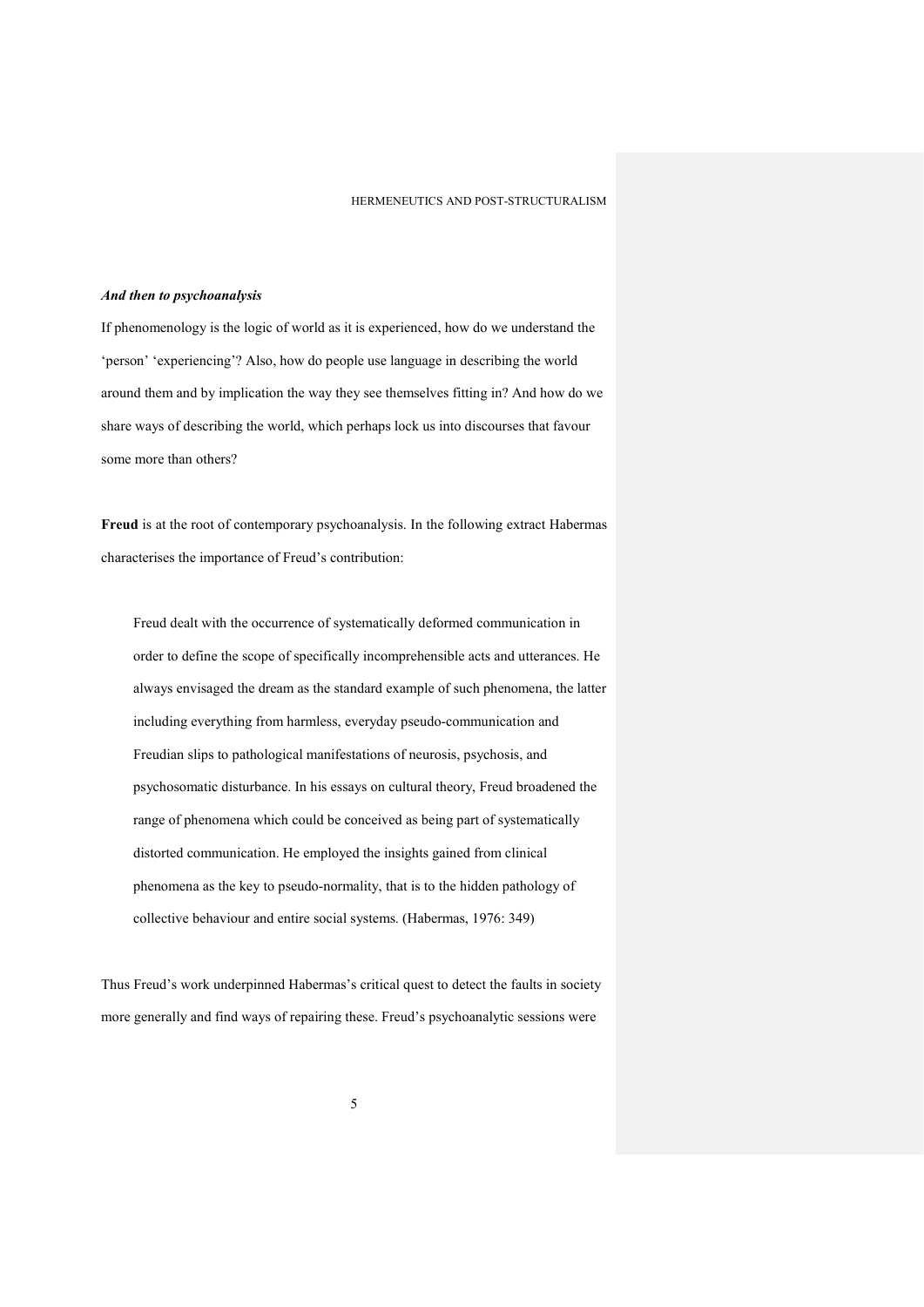predicated on a supposed cure achieved through 'helping the subject to overcome the distortions that are the source of self-misunderstanding' (Ricoeur, 1981: 265).

Giddens discusses this:

Self identity has to be created and recreated on a more active basis than before. This explains why therapy and counselling of all kinds have become so popular in Western countries. When he initiated modern psychoanalysis, Freud thought that he was establishing a scientific treatment for neurosis. What he was in effect doing was constructing a method for the renewal of self identity… what happens in psychoanalysis is that the individual revisits his or her past in order to create more autonomy for the future. Much the same is true in the self-help groups that have become so common in Western societies. At Alcoholics Anonymous meetings, for instance, individuals recount their life histories, and receive support from others present in stating their desire to change. They recover from their addiction essentially through re-writing the story line of their lives. (1999: 47--48)

Perhaps this account of Freud provides a helpful metaphor for practitioner research in which the researcher is seen as a psychoanalyst's client who lies back on a couch and talks of her life, her motivations, fears and aspirations, which become more tangible as they are spoken to the analyst. The words and the way they are put together become part of her. The story that the client tells of her life shapes her actual experience by providing a framework against which she understands what she is doing. Nevertheless, this reification of lived experience can deceive as well as enlighten.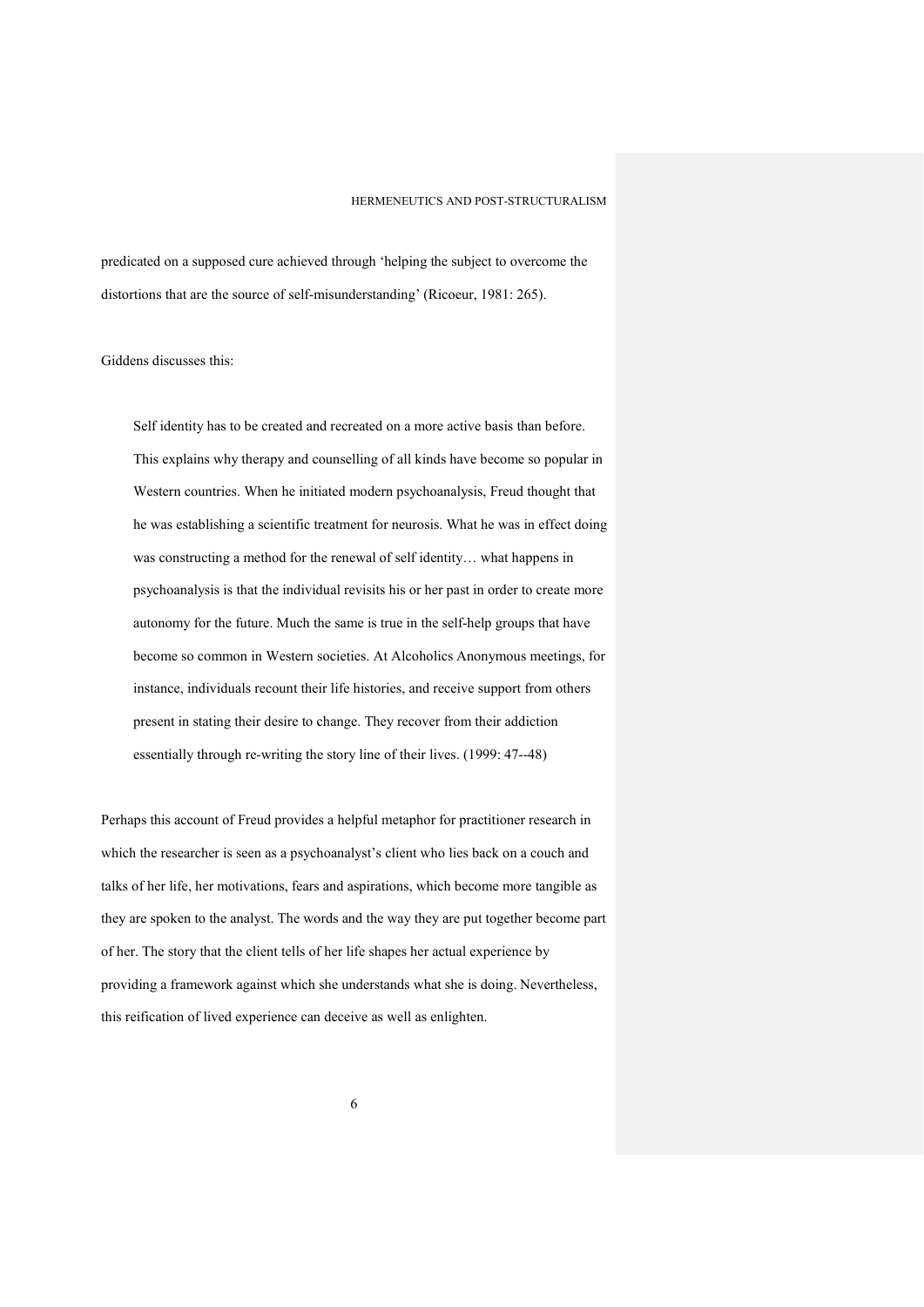An alternative to Freud's quest for a cure, is possibly to be found in the writings of **Lacan.** Lacan (e.g. Homer, 2005) sees the human subject as caught in a never ending attempt to capture an understanding of his or her self in relation to the world in which he or she lives. The human subject is always incomplete and remains so, where identifications of oneself are captured in a supposed image, an image of which, Lacan insists, we should always be wary. Here the individual is forever on a quest to complete the picture she has of herself in relation to the world around her and the others who also inhabit it. She responds to the fantasy she has of the Other and the fantasy she imagines the Other having of her. The identity thus created evolves through a series of interpretations (and mis-recognitions) through interactions with others.

In the context of practitioner research, for example, reflective writing may provide a forum for building such a narrative layer, in which the researcher acts as her own analyst as it were (Brown and England, 2004; Brown 2008). The images constructed in this process provide material for the researcher to interrogate herself. In this perspective the flow of narrative is an on-going construction of a reflective/ constructive/ disruptive layer that feeds whilst growing alongside the life it seeks to portray.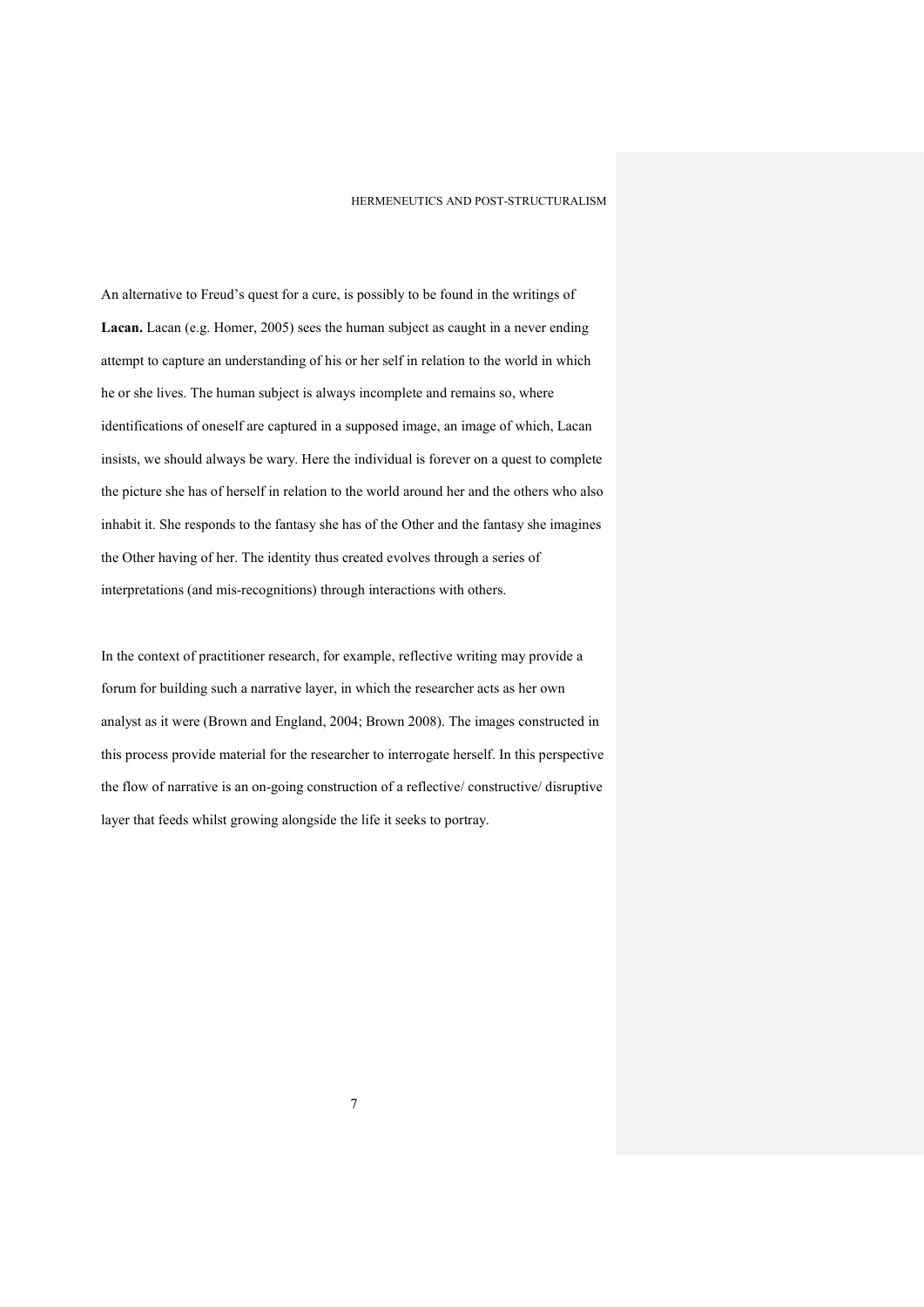## **IMPLICATIONS FOR RESEARCH DESIGN**

These alternative attitudes to how we relate to the language depicting our actions primarily lend themselves to practitioner research contexts centred on building analytical apparatus through which to inspect and develop practice. They are a powerful means of deepening self-understanding and to build a conception of one's professional situation in terms of what one can do about it through a process that unfolds through time and experience. They relate to conceptions of action research shaped around *reflective* analysis, targeted at stimulating a process of 'professional development' that get at how current practice is trapped in regulative, *conservative*, or merely tired models, by following a cyclical *reflexive* model in which new understandings of self emerge during the research process. The questions to be asked along the way might include: How do I understand the broader social context within which my work takes place? How do I resist/ support the discourses that define my professional practice? What stories do I tell to justify my actions? Here the practitioner researcher forges, and reflects upon, a professional trajectory within which the research situation is recognised as being a function of her evolving perspective and the discourses that shape her practice, resulting from successive encapsulations of herself created within the research process (*moderate hermeneutics*). In *critical hermeneutics* research this becomes a transformative process, primarily concerned with the "emancipation" from the ideological structures that govern professional actions (curriculum frameworks, codes of conduct, legislative frameworks, terms of reference, etc). *Radical hermeneutics*, meanwhile, entails a complete break with existing structures. For Foucault, each individual is responsible for her own self-mastery without reference to universal or ideological rules. The individual must harmonise any perceived antagonisms to create a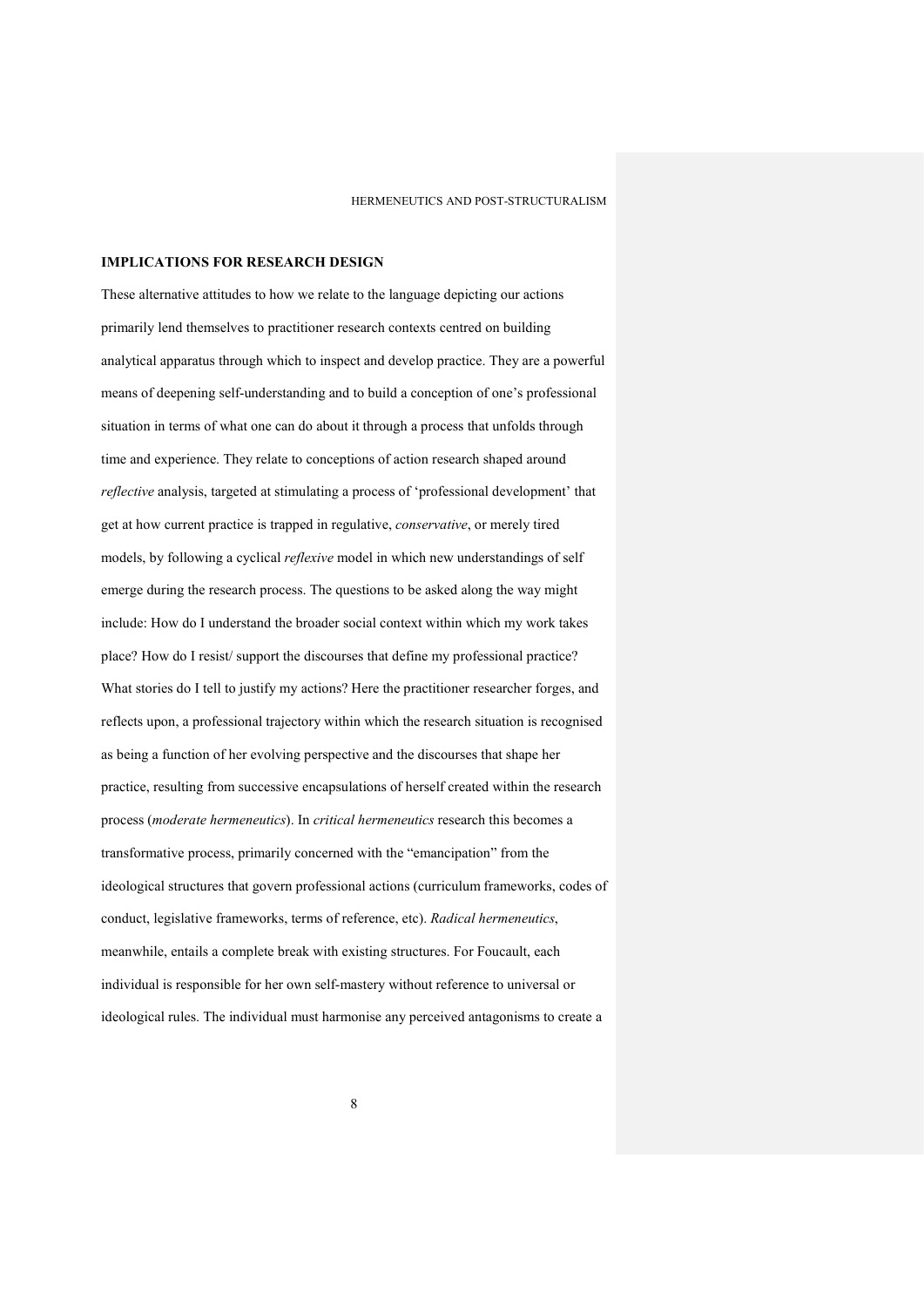'balanced' person. Through such processes the researcher develops an understanding of her practical relation to the situation.

An analogy might be drawn between such processes and a sequence of *psychoanalytic* sessions where the researcher, in creating reflective writing, would be producing accounts of herself, revelatory of particular perspectives. That is, writing, produced as part of the research process, would be seen as providing declarations by the researcher, more or less aware, of who she was and of what she was trying to achieve. The writings would provide framings of the past and possible formats for crafting the future. Yet within a psychoanalytic framework this version of events is perhaps haunted by the bits that she chooses not to see, or is unable to see. The image might be seen as a cover story for things the researcher is finding difficult to address. At the same time the researcher has to reconcile her own image with the image others seem to have of her and also how the tasks she faces seem to be framed for her by others. But more broadly these cover stories might pertain to a wider community, specific forms of common sense or ideologies that govern ways of life (Žižek, 2008). The research might then become an attempt to address personal difficult issues or, more widely, to better delineate how ideologies shape forms of action.

Such research procedures may be shaped primarily around the researcher collecting autobiographical data, such as a reflective diary, over a period of time, in relation to the world she occupies, perhaps shaped around some specific research questions that perhaps change as the research evolves. Such data could include the routine or mundane as well as more noticeable events. On-going discourse analysis of the data (see Chapter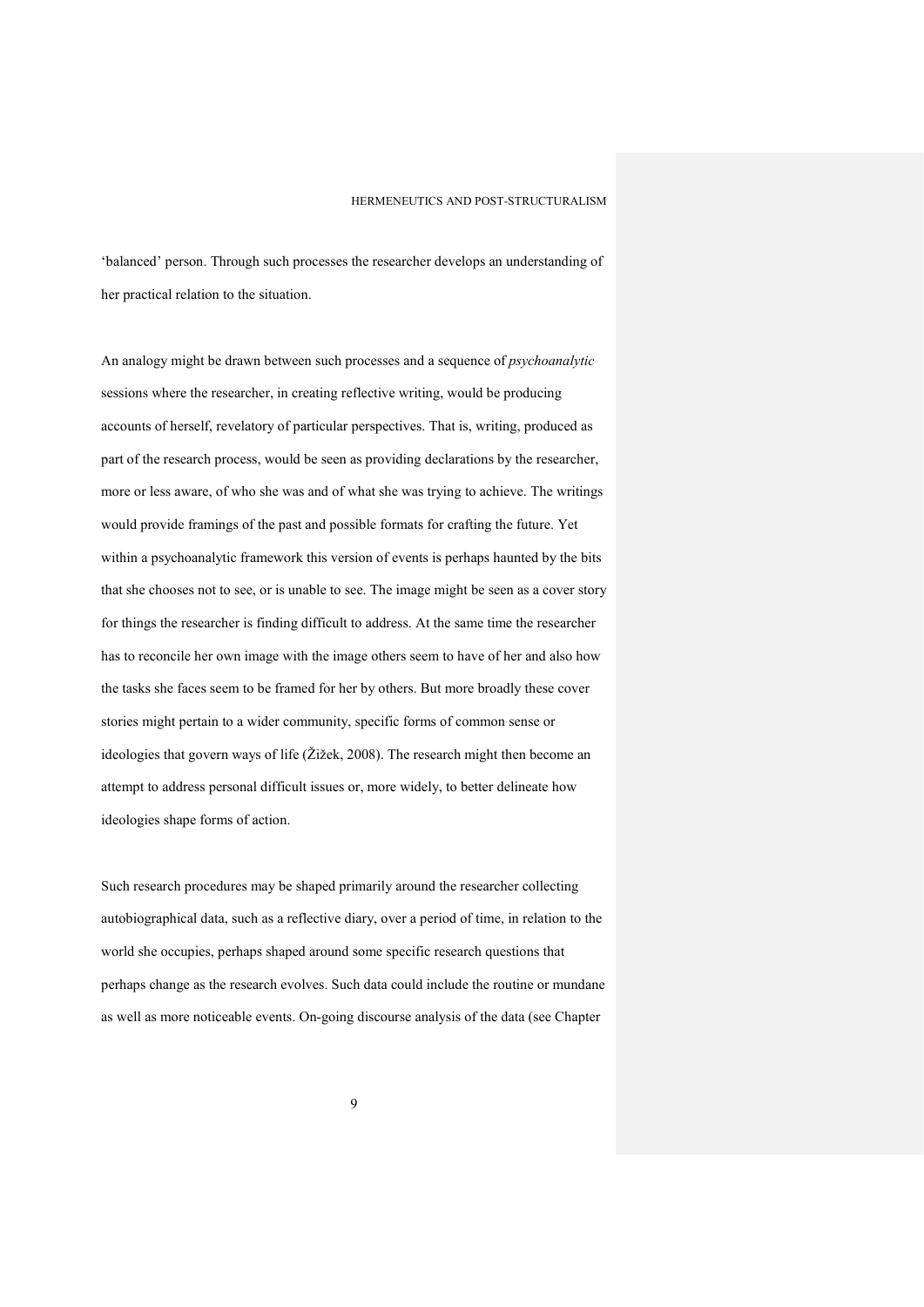17) could provide points of reference for her in constructing an account of who she was at different points in time and in different situations. Through this later analysis the researcher could provide an account of her own evolving self as a professional and as a researcher, shaped around earlier data that now provides an historic account of earlier events and perspectives. This research approach is discussed more fully by Brown and Jones (2001). At an ideological level the research may be shaped more around discursive analysis of the structures that govern social action in specific populations, such as curriculum documents, codes of conduct etc (Brown and McNamara, 2005; Brown, Atkinson and England, 2006).

# **STORIES FROM THE FIELD**

# DANIEL HEGGS

I have read comic books for as long as I can remember and had associated them with fleeting, simple pleasures, yet looking at them with a critical eye has changed my relationship with them. A general history of the medium might focus on humorous newspaper strips, American superheroes and children's comics and these dominate our common perceptions of what is suitable material for a comic. Here the relationship between word and image is seen as straightforward. Knowledge of the typical content then regulates understandings of the form. So, the '… silly medium, suitable only for children' (Barker, 1984: 6) is hampered by a restricted message, in spite of having '… a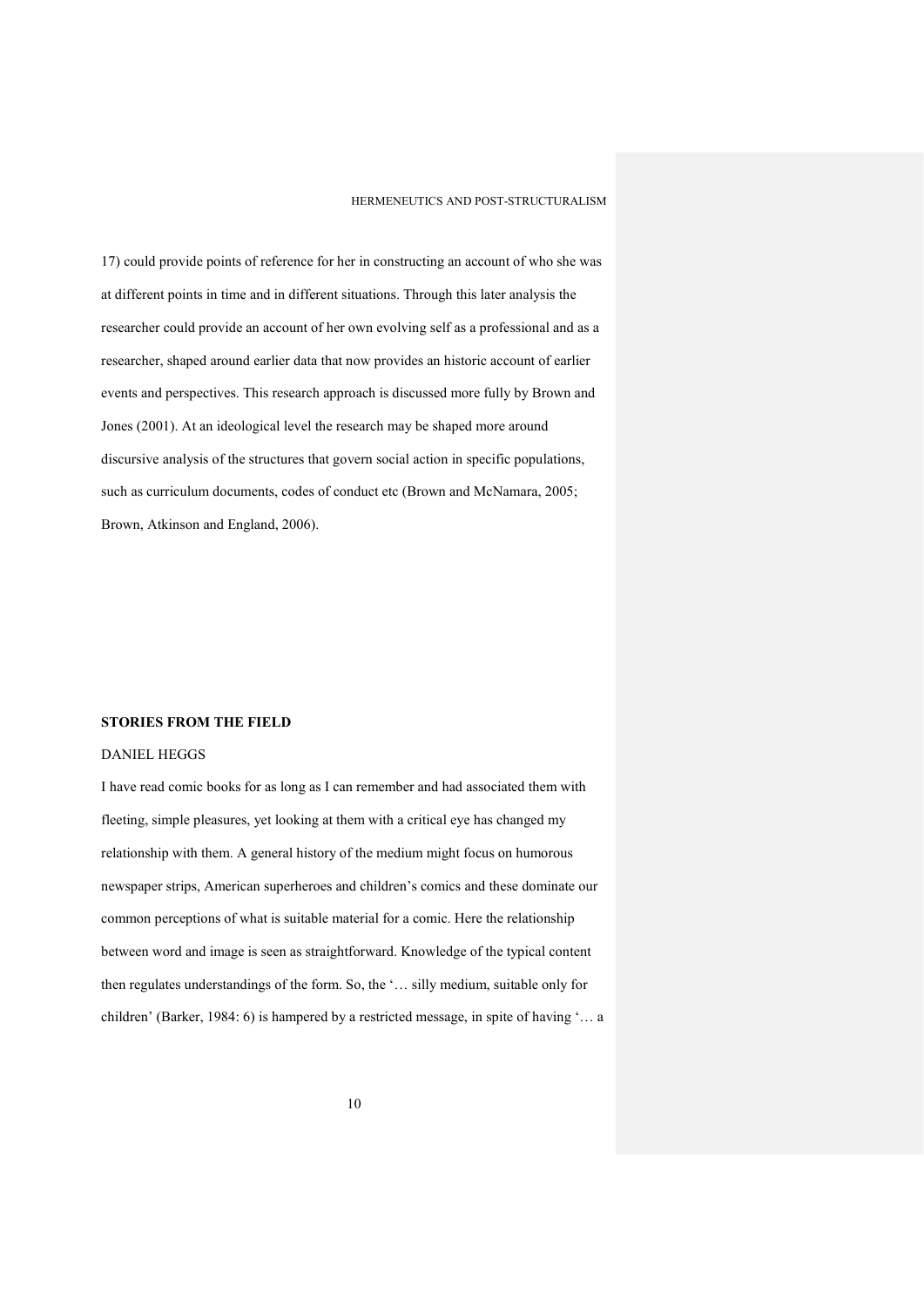highly developed narrative grammar and vocabulary based on an inextricable combination of verbal and visual elements' (Witek, 1989: 3). Comics are texts in which representations are held in the blend of words and pictures, and so recognition of their hybrid form is an important first step in their analysis. This offers up a first problem. Interpretation and analysis develop from a translation of a hybrid medium into a verbal one. Simple description involves choices as to what is included, especially as intertextual knowledge can constrain what is focused upon. For instance, popular characters have a longevity that has seen them be regularly updated for new audiences and media. Batman and Superman have both moved into film, television, radio and cartoon. Our cultural knowledge of the characters and settings must be taken into consideration when looking at them critically as our preconceptions influence how a reading might progress.

The research from which this section is derived took Superman and Batman comic books as its main object of enquiry. These American superheroes have long and intriguing histories (Brooker, 2001; Wolk 2007). They have been updated, translated for various media and always in print in comic book form. It was important, then, to develop and employ a theoretically informed approach to the analysis of these hybrid texts that would remain sensitive to their signifying properties, that would provide a methodical and checkable approach and that would look to the function of the texts in broad cultural contexts. Concepts from narrative analysis, discourse analysis and psychoanalysis were employed in the readings of Batman and Superman texts in order that no single theoretical orientation dominated interpretation, thus allowing the logic of the world illustrated and as experienced to be shown. The role of the analyst/interpreter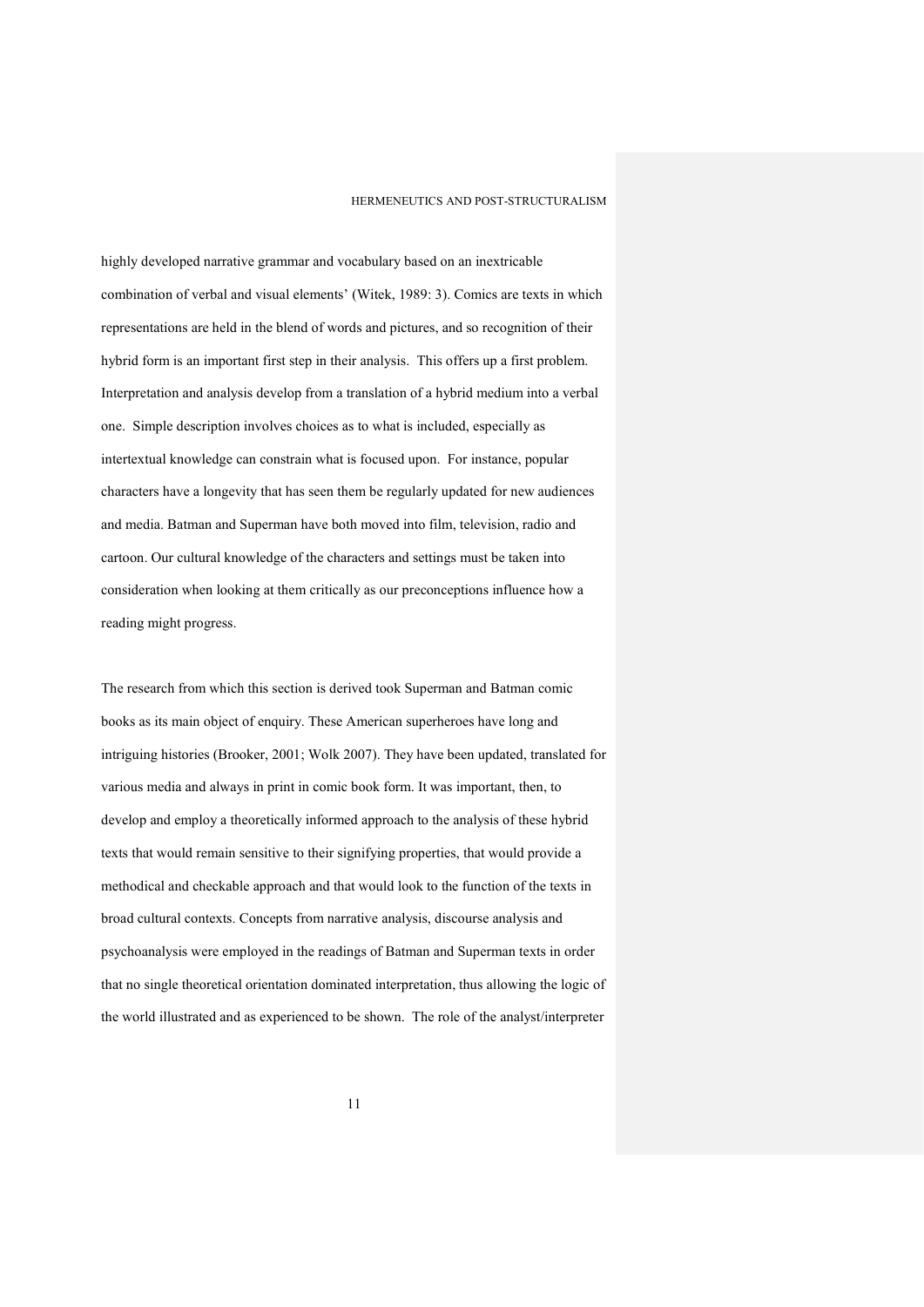is therefore central to any sense that is made of the text. I will now briefly outline what I take from these three interlocking areas of theory before offering an example reading.

Narrative analysis allows the general features of a plot to be explored and the particular narratives of the characters to be emphasized, and so I employed narrative analysis to focus on surface features of stories to be examined. Narrative also enables intertextual links to be highlighted, as narrative relates to other narratives, especially in the superhero canon. Discourse analysis was used to identify key themes beyond the salient narrative features. A Foucauldian approach allows emphasis on representation and meaning, which made its application to hybrid texts appropriate. Finally psychoanalysis was employed through the readings derived from discourse and narrative. Two broad areas, the Oedipus complex and the structure of fantasy, as described by Lacan, were focused upon. These two interlinking aspects of psychoanalytic theory enable issues of subjectivity to be explored and look to the relationship between the intersubjective and the intrasubjective. In this dimension the connections between the social and the individual are paramount, and these are grasped through an understanding of fantasy as a screen for desire. This goes beyond the internal logic of the text and includes the subjective position of the analyst/reader.

Each of these areas of theory could be employed independently, yet together they enable analyses to combine different perspectives so that meaning is not closed down through the application of a particular theoretical frame. As such the eclectic analysis I offer moves from post-structuralist, or radical, hermeneutics to psychoanalysis.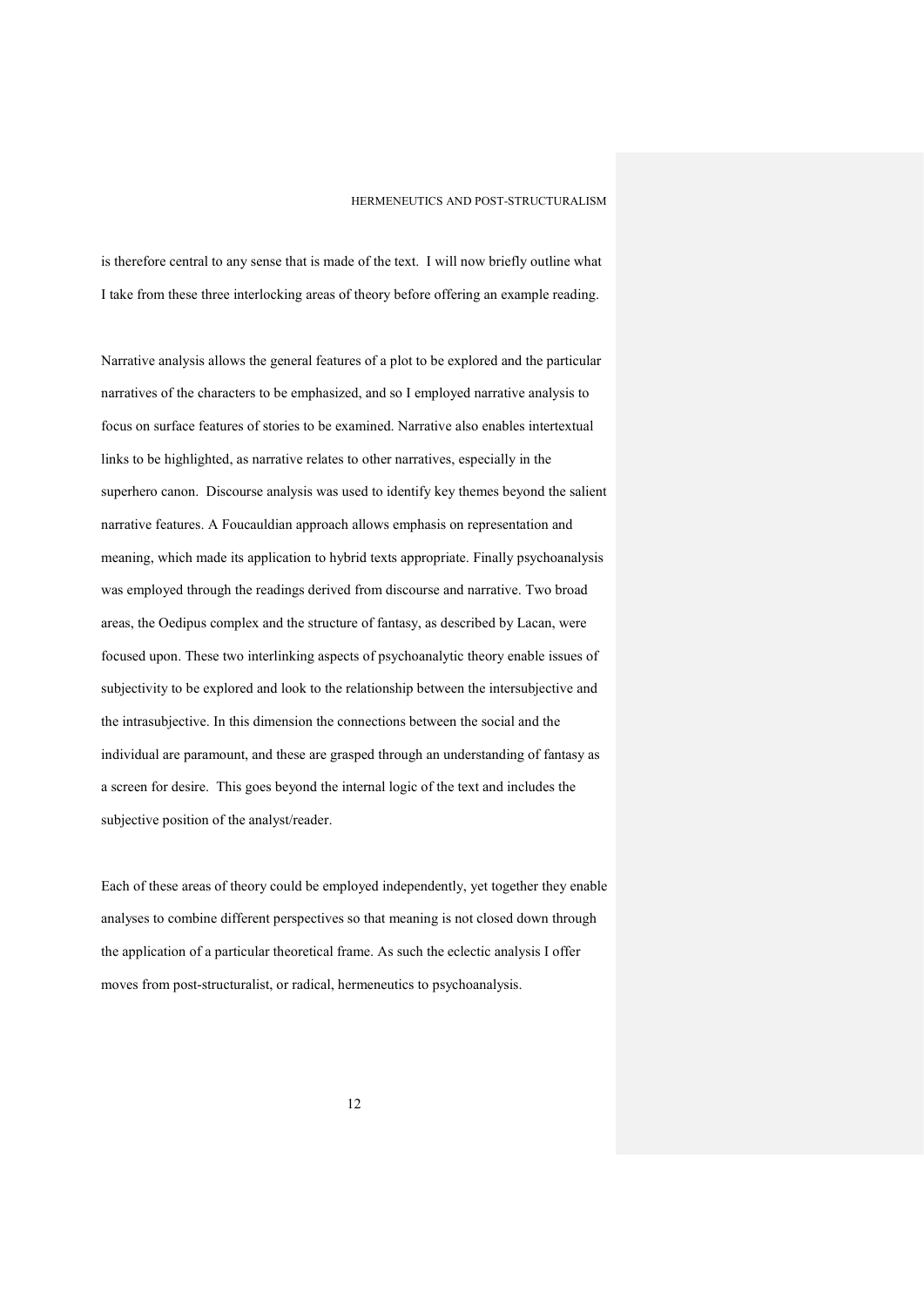# *Example reading*

Superman first appeared in the first issue of *Action Comics* in June 1938 and, much to the surprise of the publishers (McCue, 1992), was an instant success. Less than a year later, in issue twenty-seven of *Detective Comics*, D.C. Batman had his debut. Although both characters have certain similarities -- caped costumes and secret identities -- it is the contrasts that provoke fascination. As a comic book author and illustrator put it '[t]heir primal, complementary qualities have given rise to the entire field [of superheroes] and, arguably, have defined its parameters' (Gibbons, 1992: Introduction to World's Finest). These can be grasped clearly through the origin stories for the characters. These stories provide a psychological backdrop for the motivations of the characters, offering accounts as to why young orphaned boys would take up the fight against crime or injustice while dressed outlandishly. Superman's origin story was told with his first appearance, and Batman's was told six issues after he debuted. Since then the stories have been repeated many times in different contexts. The retellings allow for different interpretations of the characters, yet also delimit the possible range of character representations. The origin stories might then be said to provide an immanent textual surveillance of the characters, conferring authenticity on the figures represented and so guaranteeing that a genuine Batman or Superman is illustrated.

The example reading is from *Superman and Batman: World's Finest* (Gibbons and Rude, 1992). It is a two page spread that contrasts the origin stories for both heroes, and as such it highlights some of their structural similarities. Two main factors have influenced the selection of the text. First, it is not from the mainstream continuity of either character, but was from a special edition three part series. The appearance of the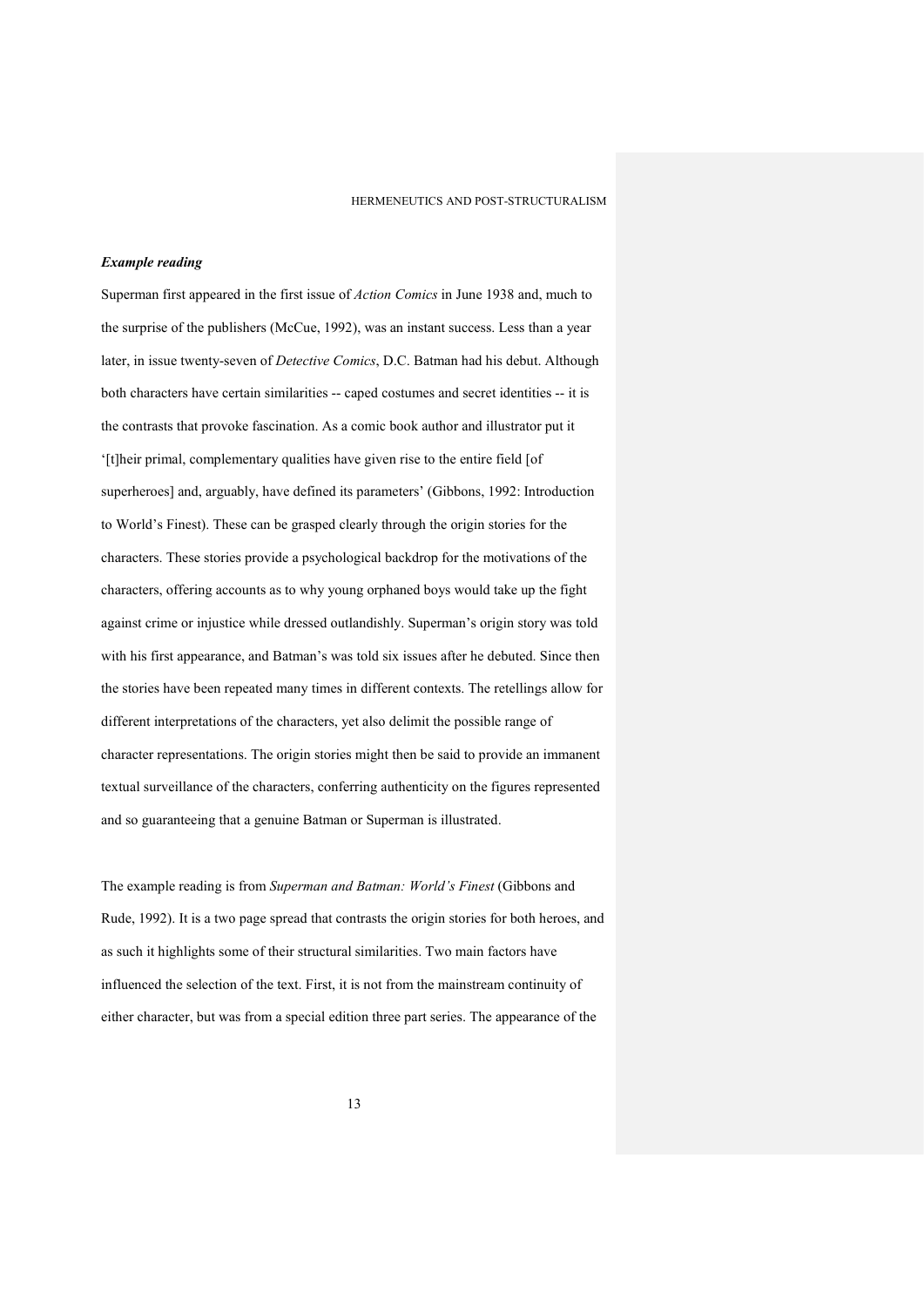characters deliberately harks back to the early Shuster and Kane versions and so recognizes the nostalgic appeal of the characters and their longevity as it pays homage to the 'team-up' titles of the 1940s and 1950s. Secondly, the juxtaposition of the two versions of the origin stories does some of the analytic work for a critical reader by illustrating the opposition of the characters in a complementary fashion.

The general approach I used is based upon Eco's semiotic reading of comic strips (Eco, 1987), but not in order to search for the meaning of the text so much as to look at the way that meaning is signified. A panel by panel description highlights relationships between verbal and visual elements in the text, which in turn enables links to be explored. The sequence of panels selected here show Batman and Superman dreaming. Following Clark Kent's and Bruce Wayne's attendance at a fund-raising event for an orphanage both sleep fitfully, recalling their origin stories in parallel. This device reminds us that both characters are orphans and that they passed through a traumatic event that makes sense of their superheroic actions. The panels are juxtaposed, with Superman's origins being shown in tepia coloured panels on the left-hand side of the page and Batman's in inky-blue on the right-hand side. Reading the sequence over the two pages the break-down of the central edge of each panel can be seen. Rather than simply offering a straight edge to the panels' contents the panels also represent meaning. Here a jagged pattern that becomes stronger through the sequence can be seen, indicating increasing agitation and disturbance on the part of the dreamers until they wake in the final two panels. As such, these origin stories are shown to be disturbing and powerful and maintaining an influence on the characters actions.

**Commented [C1]:** The image has been reproduced in black and white – is this sentence still useful or should you point out that this is not actually visible in the figure?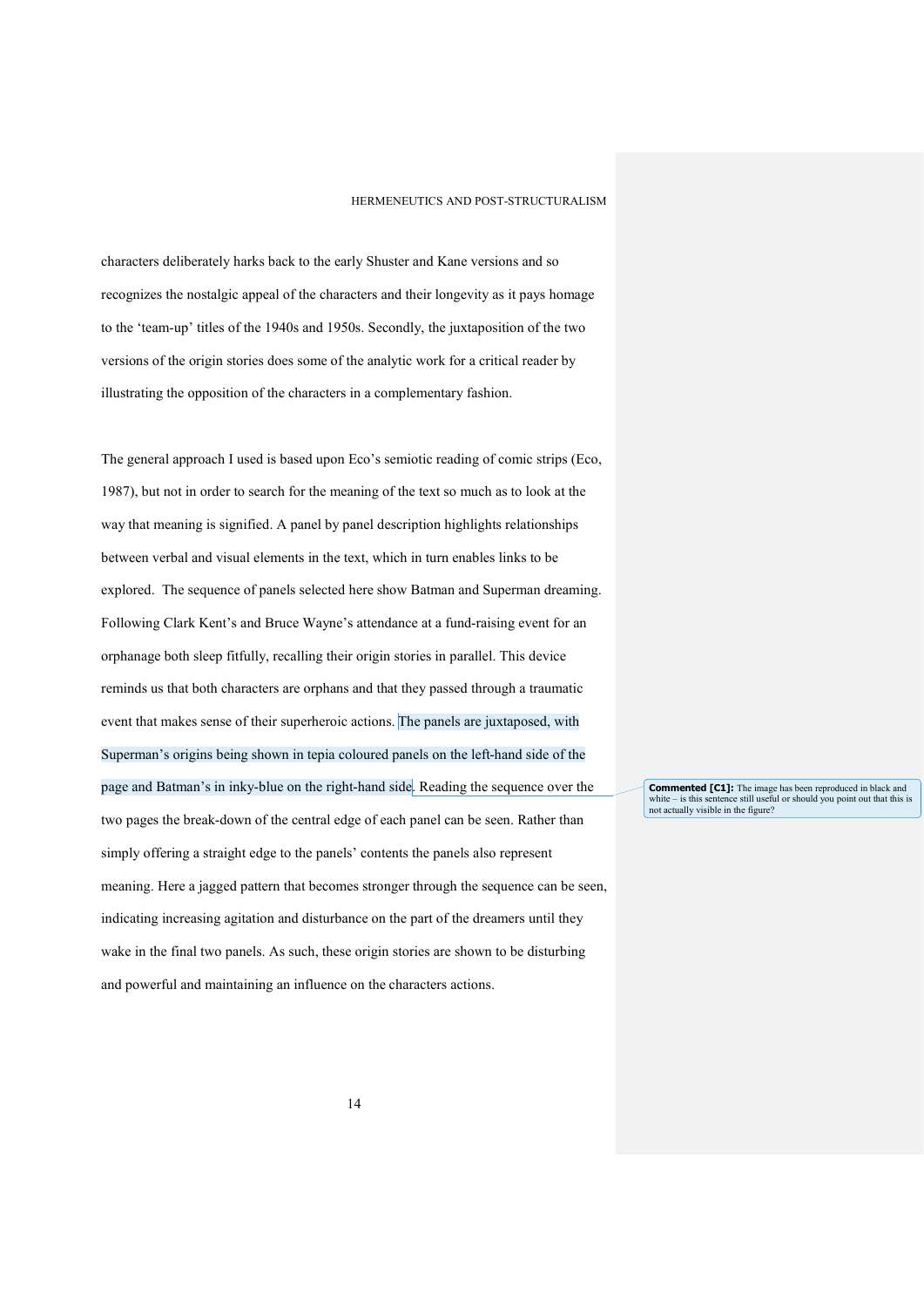The first panels show concerned and caring parents and the actions they take to protect the children, placing a child in a rocket to escape destruction or pushing him out of the way of a gunman. On the second page the first two panels depict the moments in which the course of the characters' lives are irrevocably altered with the launch of the rocket and the pulling of the trigger. The subsequent panels contain the consequences of the freeze-framed irreversible moments. A small child is held in the arms of a woman while a man behind her fights to put out a fire; a young boy is led away by a policeman while another searches for a pen and readies his notebook. Visible in the background of each panel is what has been lost by the characters, their biological parents. In the foreground are indications of their future roles. Such dreams are disturbing. Bruce Wayne and Clark Kent wake.

The sequence depicting the origin stories appears early in the story, once we have been introduced to the cities and main protagonists. We know that the heroes are different, fighting different problems. The unwitting recollection of the origin stories implies a more complex relation and reaction to the orphanage than mere altruistic concern. There is an identification between the heroes and orphans in the loss of parents, and it is the circumstances of this loss that have lead to the adoption of vigilante identities and distance from family life. The description of the text is the first stage of interpretation, which can be refined through the three theoretical terms to show how they can be employed in the analysis of the sequence.

The repetition of the origin stories is a key plot point showing motivation of the characters and tying them into the emotional development of the story as the heroes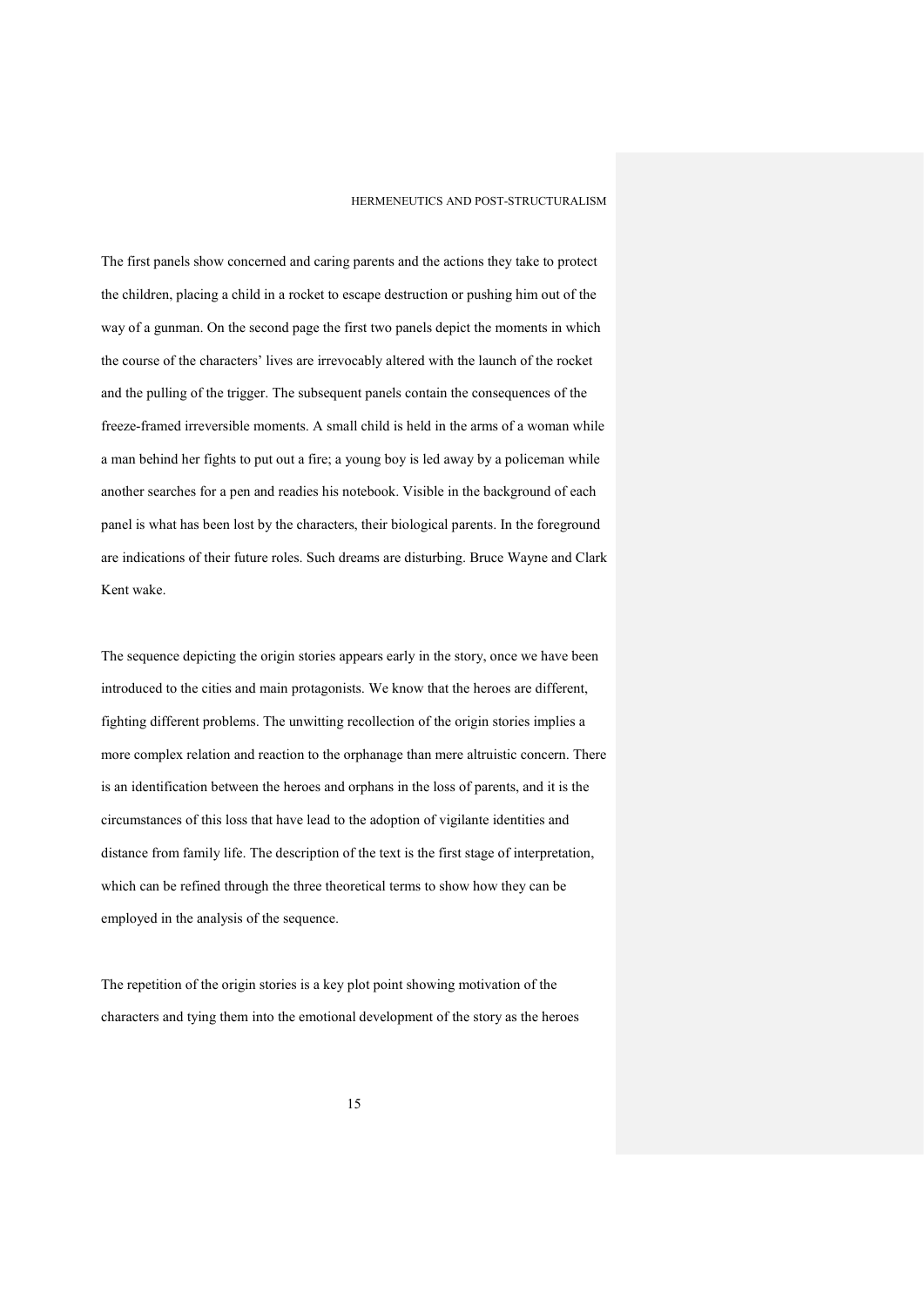make an identification with the orphans -- an important aspect as the orphanage plays a key role in the events of the story. The orphans need care and protection. The juxtaposition of the two stories shows them to be equivalent yet different: one a superpowered alien the other a determined human. Further, the origin stories also tie the characters back into the superhero narratives that return to the late 1930s. Looking discursively, the importance of the family comes to the fore. Loss of biological parents is contrasted to an ideal of a caring and protective family life. A discourse on family helps to make sense of the character's actions as they seek to protect people from social threats. Further, a discourse of the lone hero might be discerned in this as individual figures emerge from the traumatic loss of parents, showing them to be alone, even when they have the support of others. This points to the social/individual divide, whereby individual roles and actions are constructed from a social loss, that of family. This can be understood through psychoanalytic theory. The origin stories can be understood as *primal scene fantasies* as they are concerned with the origins of the superhero subject. The conflation of *primal scene* and *primal fantasy* alludes to the manner in which an important originary moment for the subject can be understood as not necessarily having taken place for them to be psychically effective, but that is interpreted by the child as an act of violence by the father toward the mother. This can be grasped through Freud's elaborations of the Oedipus complex. First, the origin stories relate a crisis in the Oedipal situation in which the child is wrenched from the familial support network through an act of supreme violence. The adoption of the superhero role, then, is an attempt to resolve a crisis caused by the failure to enter into full symbolic relationship with the other. Second, Freud argued, in *Totem and Taboo* (Freud, 1913), that the Oedipus complex was a repeat of a much earlier clan trangression that took place in pre-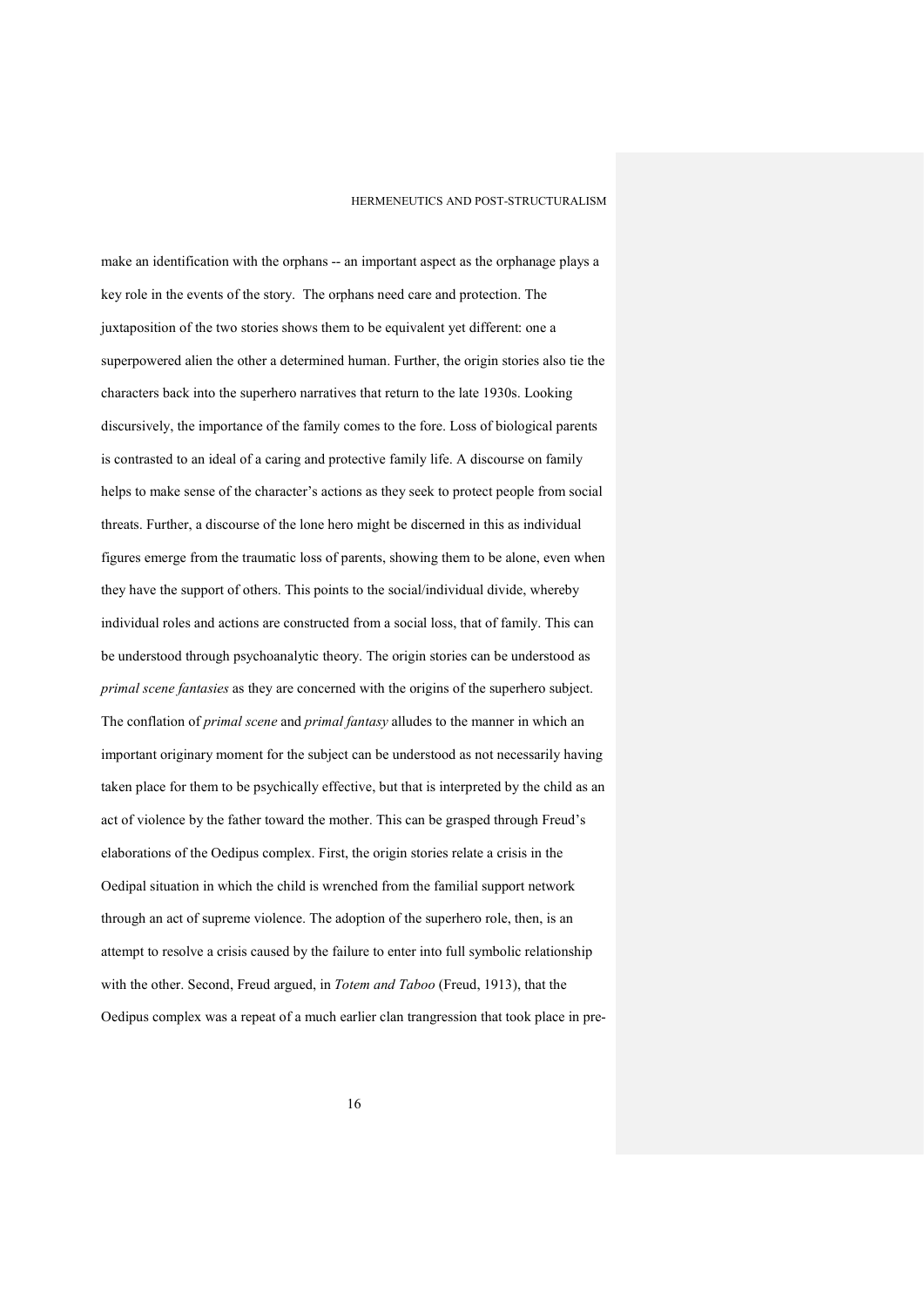history. Without accepting Freud's claims, this idea of pre-history can be applied to the use of origin stories for the two heroes. The origins are re-enacted or re-imagined in their pre-history in dream-like time (Reiff, 1963). The origin stories describe two imagined and fantasized single events that took place in a pre-history and that constitute the hero identity in the present. The scene from the past becomes what it always was. As such we can see the way that origin stories can be repeated and give a coherence to the multiple versions of Superman and Batman.

The reading offered here is not unproblematic. The analysis was based on how to approach a hybrid text, with a particular concern with how the individual and social combine. Central, here, is the role of description, and not just for the way it supports interpretation. Description enables analysis to start, and so links between prior knowledge of the characters, the text and theory. As such, the description is important for the reflexive turn. Knowledge of characters and of theory influences the conclusions that are made.

From this brief analysis the hermeneutic process whereby narrative, discourse and psychoanalysis come together to show the functioning of a text has been illustrated. Narrative has highlighted how key events can be grasped and described, discourse analysis has shown how immanent features help to make sense of the narratives, and psychoanalysis has brought these two aspects together to offer an account for the importance and repetition of the origin stories as 'genuine' representations of superhero identity.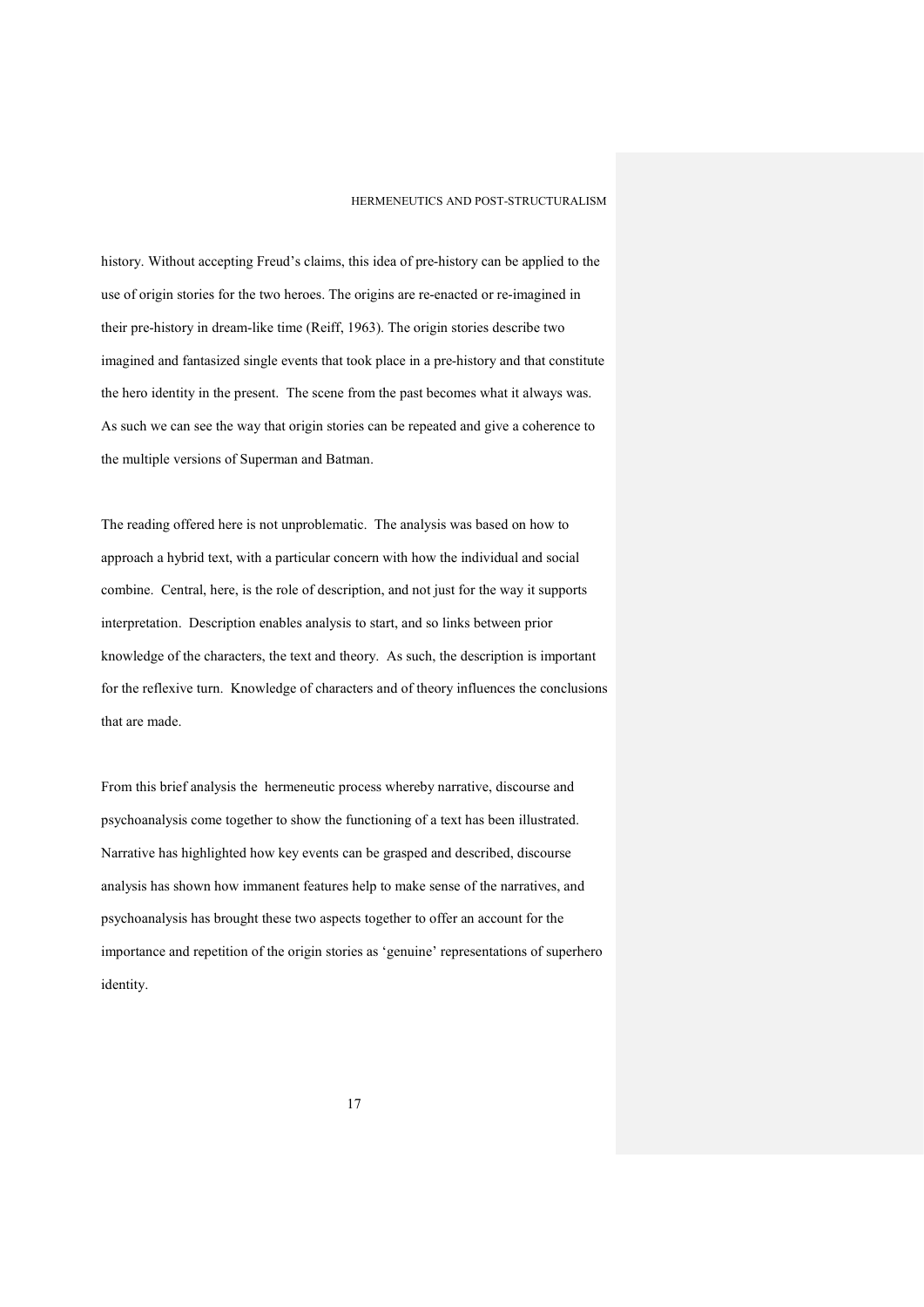# **ANNOTATED BIBLIOGRAPHY**

Brown, T and Jones L. (2001) *Action Research and Postmodernism*. Buckingham: Open University Press.

This book offers detailed discussion of practitioner research carried out in the context of masters and doctoral degrees. It focuses in particular on hermeneutic enquiry in which reflective writing generated by the researcher builds towards an assertion of professional identity through which professional demands are mediated.

Brown, T, Atkinson, D. and England, J. (2006) *Regulatory Discourses in Education: a Lacanian perspective*. Oxford: Peter Lang.

Here Lacanian psychoanalysis is employed to develop new ways of understanding educational domains. It analyses events, practices and policies that occur in school classrooms, teacher education and higher-degree studies including educational research. It provides an accessible introduction, description and analysis of those aspects of Lacan's work concerned with language, identity and subjectivity directly relevant to the field of education.

Gallagher, S. (1992) *Hermeneutics and Education.* Albany: State University of New York Press.

This book offers an excellent overview of theoretical perspectives. It provides an examination of how education offers a productive paradigm for work more generally in the social sciences.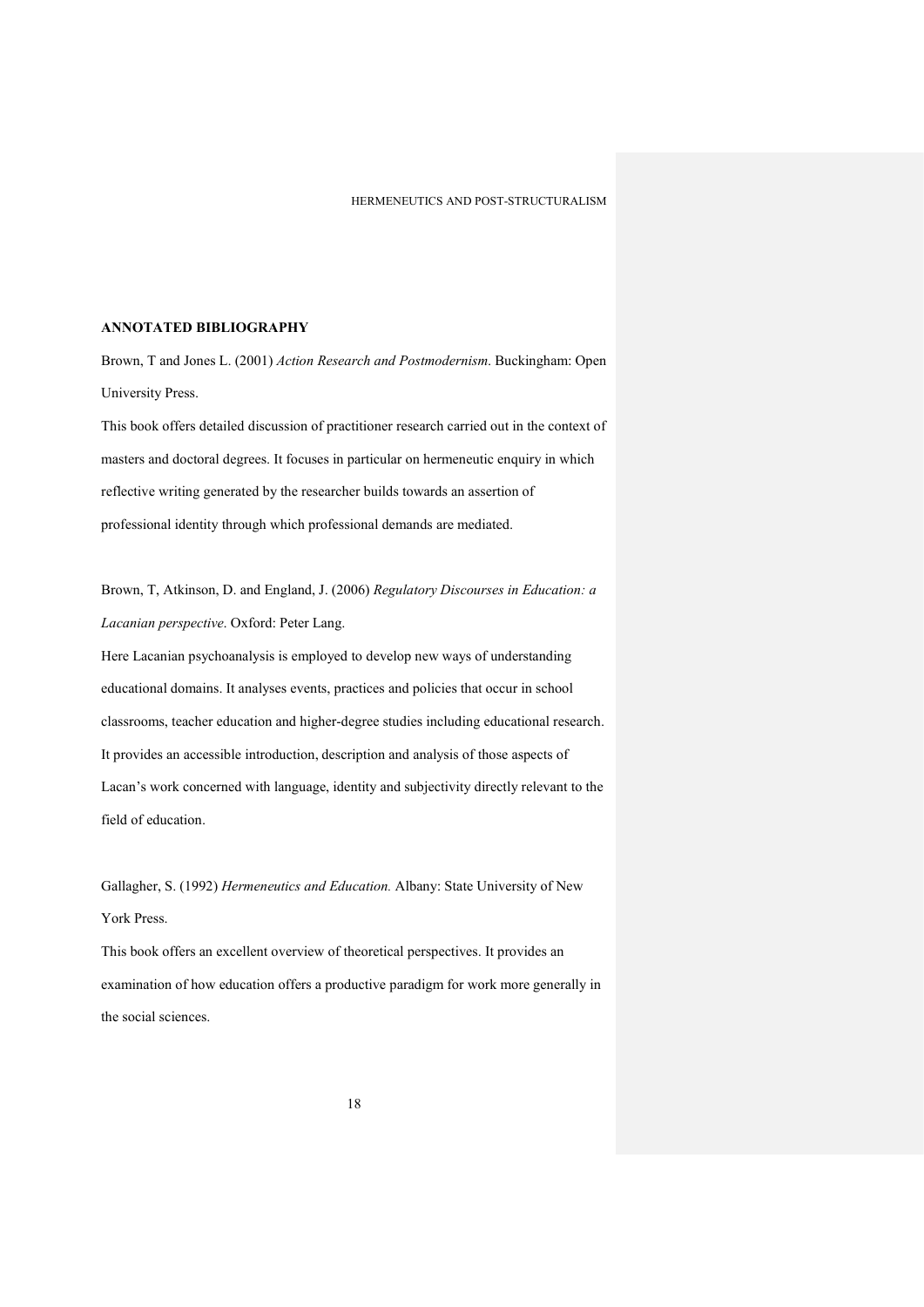Hall, S. (1997) *Representation: Cultural Representations and Signifying Practices.* Milton Keynes: The Open University.

An accessible introduction to how the language we use shapes our perception of life in the context of social science.

Harvey, D. (1992) *The Condition Of Postmodernity.* Cambridge: Blackwell. This book offers a clear exposition of postmodernity from the perspective of a geographer. It presents an interesting account of how conceptions of time and space themselves evolve through time and how this impacts on individual and social values.

Rabinow, P. (1991) *The Foucault Reader.* London: Penguin.

This edited collection gathers together a good selection of Foucault's work from different periods in his varied and influential writing.

Ricoeur, P. (1981) *Hermeneutics and the Human Sciences*. Cambridge: Cambridge University Press.

This collection provides some key writings by Ricoeur applicable in a broad range of social scientific disciplines. Centred on discussion of how understandings are processed as explanations it offers detailed examination of how language conditions the ways in which humans make sense of their world.

*References not included in Annotated Bibliography above*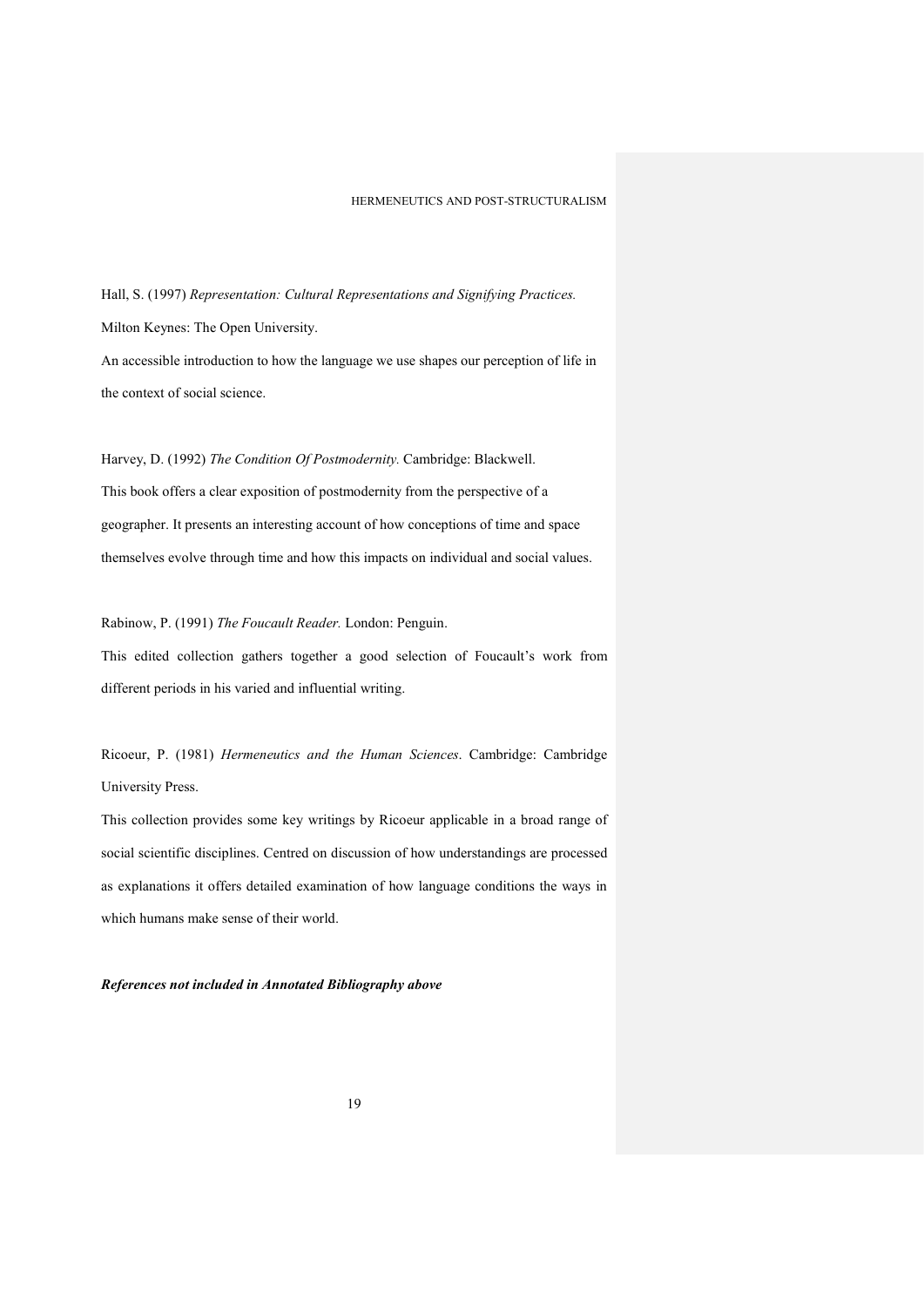- Barker, M. (1984) *A Haunt of Fears: The Strange History of the British Horror Comics Campaign*. London: Pluto Press.
- Brooker, W. (2001) *Batman Unmasked: Analyzing a Cultural Icon*. London: Continuum Publishing.
- Brown, T. (2008) 'Desire and drive in researcher subjectivity: The broken mirror of Lacan', *Qualitative Inquiry,* 14(3), 402-423.
- Brown, T. and England, J. (2004) 'Revisiting emancipatory teacher research: a psychoanalytic perspective', *British Journal of Sociology of Education*, 25(1): 67- 80.
- Brown, T. and McNamara, O. (2005) *New Teacher Identity and Regulative Government*. New York: Springer.
- Derrida, J. (1994) 'The Deconstruction of Actuality', *Radical Philosophy* 68: 28-41.
- Eco, U. (1987) 'A Reading of Steve Canyon', in S. Wagstaff (ed.), *Comic Iconoclasm*. London: Institute of Contemporary Arts.

Foucault, M. (1997) *Ethics.* Harmondsworth: Penguin.

- Freud, S. (ed.) (1913) *Totem and Taboo. Penguin Freud Library 13*. London: Penguin.
- Gibbons, D. and S. Rude (1992) *Superman and Batman: World's Finest*. New York: D. C. Comics Inc.
- Giddens, A. (1999) *Runaway World: How globalisation is reshaping our lives*. London: Profile Books.
- Habermas, J. (1976) 'Systematically distorted communication', in P. Connerton, *Critical Sociology*. Harmondsworth: Penguin.

Homer, S. (2005) *Jacques Lacan.* Routledge: London.

McCue, G. (1992) *Dark Knights: The New Comics in Context*. London: Pluto Press.